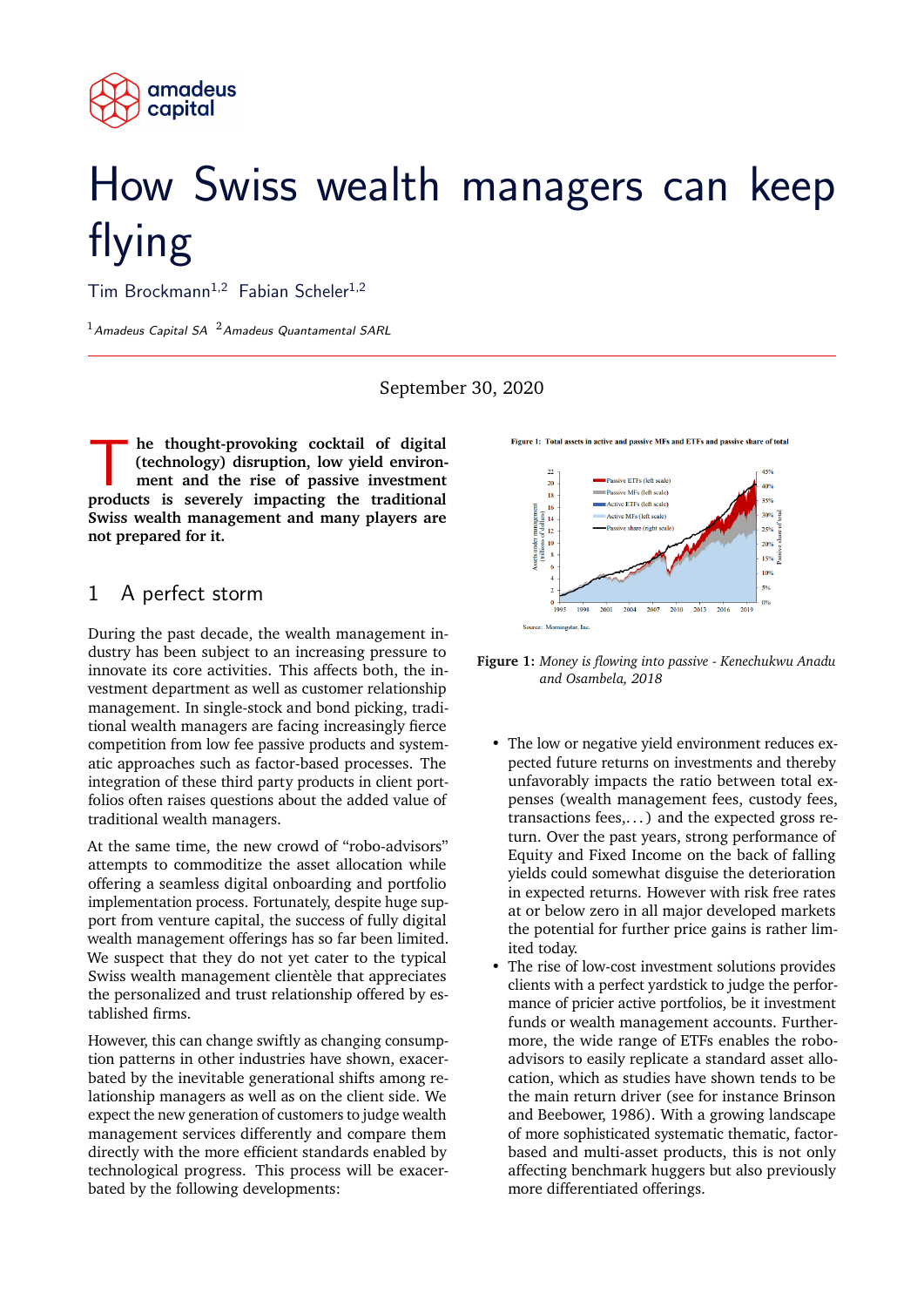- Regulatory and jurisprudential pressure alongside the new digital offerings results in increased transparency, which allows clients to better assess the costs/benefit ratio of wealth management services and results in declining revenues from retrocessions.
- At the same time, the regulatory and legal environment results in a significantly higher cost base, not only in wealth management but in the financial industry in general.

Combined, these points provide a perfect storm, putting severe pressure on revenues and margins. While strong market performance has counterbalanced these factors over the past decade with extremely low expected returns, the outlook is now increasingly gloomy.

### 2 We have seen this before

This explosive cocktail reminds us of the massive changes the airline industry had to undergo, especially in Europe, following a series of deregulation measures in the 90' followed by the proliferation of the internet. The new regulatory environment significantly reduced market entry barriers and allowed innovative businesses to lower fares while capturing higher margins.

This was achieved by rigorously cutting non-essential costs. On the one hand, the new competitors introduced a no-frills product, relying on streamlined online booking, cutting out costly travel agencies and abandoning fidelity programs and IATA membership. On the other hand, starting from scratch provided them with the possibility to bet on a highly standardized, modern fleet of aircrafts, reducing maintenance cost while increasing negotiation power with aircraft manufacturers, flexibility in crew management.

Today, there is no doubt that the rise of these new offerings has had a permanent impact on the industry, forcing existing businesses to adapt with often limited success. The once so mighty national carriers are fighting for survival rescued again and again by governments for dubious nationalistic reasons (subsidy, airport slot protection, lax anti-trust law enforcement).

#### 2.1 Why wealth managers should study Ryanair and Easyjet

Just like the low-cost carriers in the airline industry, the new players in wealth management offer a no-frill core product in a streamlined manner and for a disruptive price. While in the case of an airline the core product consists of safely bringing the customer from point A to B, for the "robo-advisor" it means building a standard portfolio that is more or less in-line with the client's ability and willingness to take risk. In both



**Figure 2:** *It seems clear who added more value*

cases, there is no fancy personalized service and core product can be benchmarked against that of the incumbents. Most importantly, both business models rely on the internet as the primary medium of communication and exchange of information, allowing a 24/7/365 point of access. In order to deliver these core services at a disruptive price the new business models had to invent new ways of operating which incumbents are noting and trying to replicate. This has not occurred yet in the traditional wealth management industry as they felt immune to this threat, believing that their clients would never want the "Easy Jet" solution. However, our view is that they are missing a key point and the airline industry can again serve us with a good example. The low-cost carriers initially targeted the mass market segment as they heavily relied on volume to achieve maximum occupancy rates but they eventually impacted all segments, including the business and first class.

- In the short haul segment, where comfort matters less to clients, many routes are now exclusively served by low-cost carriers as incumbents can not operate them cost efficiently enough. Here a parallel can be seen with the rise of ETFs versus active management.
- The distribution side of the airline business has been impacted across all price segments. Efficient online booking portals make traditional travel agencies redundant even for less price sensitive customers.
- As the traditional carriers had to adopt their business models, copycatting most of the new processes, the new entrants started to propose limited key aspects of the premium services reducing the disparity of the offerings.
- Beyond that, the low-cost carriers put a precise price tag on every single service they offer, from the option to choose certain seats choice to onboard catering and entertainment. To the customer it comes down to the simple question: If I can fly a route for 100 Euros, what extra service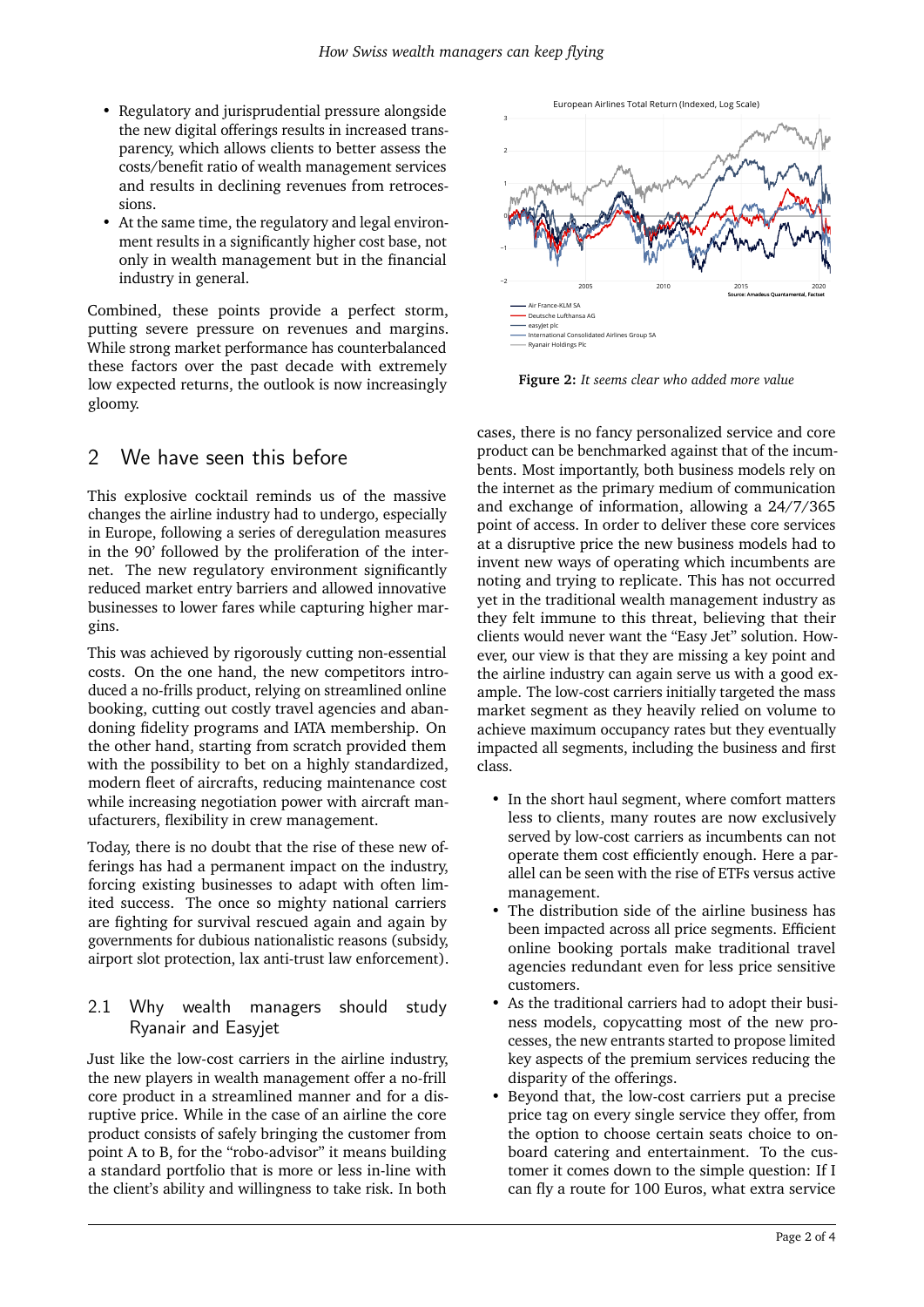do I get for 500. Maybe not the same experience but the same journey.

We think that the wealth management industry will have to rapidly confront these structural challenges and only players who are able to adapt and offer a more differentiated and streamlined service/experience will be able to prosper and survive in the medium-term.

#### 2.2 A modern fleet is half the battle but don't forget the tomato juice

**Digital as a communication tool:** The way we consume services has been profoundly changed with the internet. We can access information, buy almost any type of good, order our preferred restaurant dish, manage our bank-accounts, communicate with friends and family whenever we want to without being subject to the constraints of regular business hours. We strongly believe that this is of great value (or a given?) for a new generation of clients and key in their assessment of a service's quality. While the personal interaction with their wealth manager will remain important, as the basis of mutual understanding and trust, the ability to obtain relevant information at any desired time will be key as well. For the wealth manager, this can provide a great opportunity to enhance customer experience while streamlining interaction and thereby reducing costs if the right digital tools complement the existing offering.

• Amadeus has developed an online tool allowing the client to monitor their accounts and is developing an App allowing them to play with their asset allocation in order to better understand the risk/return consequences of allocation decisions. The App also deliver several easy to understand tutorials on various financial instruments that the clients can review at their own pace. This leads to more effective meetings as all parties start better prepared and informed.

**Technology as a counterforce to the incremental cost increases** stemming from increasing administrative burden related to client-onboarding, KYC procedures, risk profiling. The time and effort it required to on-board a client has drastically increased in recent years as AML procedures have been extended and wealth managers are obliged to assess the risk profile of every single clients. In most wealth management companies this process is still paper based not allowing any efficiency gains and making the on-going monitoring cumbersome. As these checks have to be duplicated for the banks the process becomes even more fastidious.

• Amadeus is developing a mobile onboarding App allowing a more efficient process, while enhancing the client's experience. The App permits to determine the client's risk/return profile and defines goals for the mandate. Automated background

checks allow us to immediately address potential issues with the client. A digital protocol enables to monitor the client relationship more efficiently and seamlessly share all relevant information with the PMS.

**Once clients have been onboarded and their risk profile and returns expectation agreed on, the wealth manager implements the selected strategy.** This is the start of a marvelous journey as nothing stays static with the passage of time, be it due to changing market environments or new developments in the client's personal situation. To fully satisfy the client as well as the regulator, managers need to constantly review if the portfolio is in line with the stated objectives. This is often done through manual checks.

• At Amadeus we believe that this is prone to errors, does not allow a streamlined, cost efficient solution. Again, the client does not want to know how a service is executed but is only interested in the results being delivered. In this situation, technology actually enables a more personal experience as the digitalization and automation of replicable procedures gives the relationship manager more time for truly personal interaction with the client.

**Finally, a wealth management client willing to pay premium fees expects a premium service in return.** Quite often we hear that apart from trust and competency, the key differentiator in wealth management is to actually listen to the client and offer customized solutions instead of a standard product. We all want to feel special. In wealth management, many market participants try to give clients this feeling with nice entertainment and a lot of talking but at the end, especially in a more controlled and regulated environment, customers will only be impressed by actual results.

• Through our sister company, Amadeus Quantamental, we have developed strong capabilities in factor investing, allowing us to offer differentiated single-stock portfolios without feeding an army of buy side analysts. The output of our highly informative quantitative models and analysis can be visualized seamlessly through tailor-made reports readily available to the client. As we believe that experience is as important as getting the numbers right, our toolbox allows managers to directly integrate their judgement calls in the investment process and track the performance of these decisions.

In this case technology is actually not standardizing an offering but tailoring it to the specific needs of the client in a controlled manner.